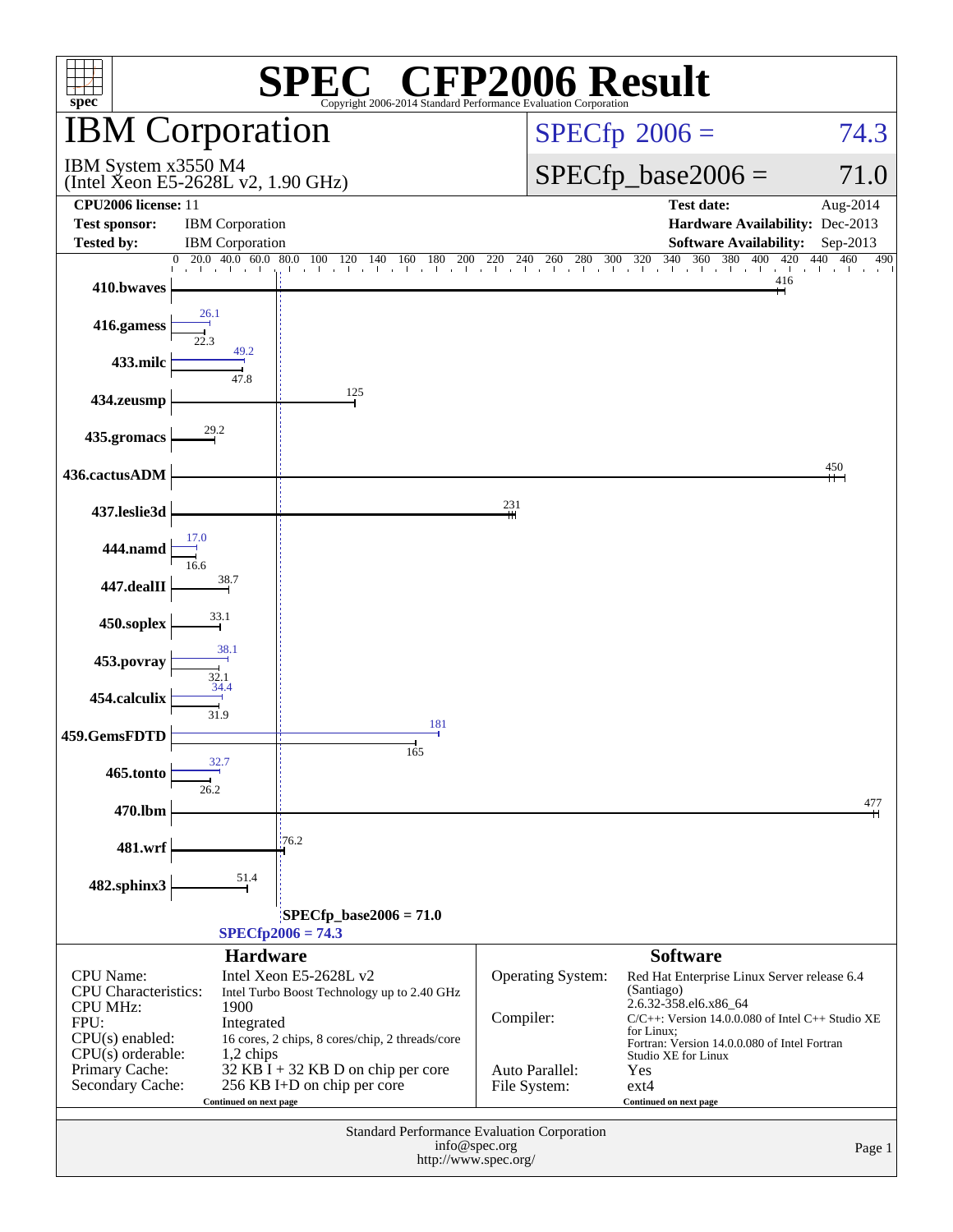

# **BM Corporation**

#### IBM System x3550 M4

(Intel Xeon E5-2628L v2, 1.90 GHz)

### $SPECfp2006 = 74.3$  $SPECfp2006 = 74.3$

## $SPECTp\_base2006 = 71.0$

| CPU <sub>2006</sub> license: 11                                            |                                                                                                                                                           |                                                                                    | <b>Test date:</b><br>Aug- $2014$                           |
|----------------------------------------------------------------------------|-----------------------------------------------------------------------------------------------------------------------------------------------------------|------------------------------------------------------------------------------------|------------------------------------------------------------|
| <b>Test sponsor:</b>                                                       | <b>IBM</b> Corporation                                                                                                                                    |                                                                                    | <b>Hardware Availability: Dec-2013</b>                     |
| <b>Tested by:</b>                                                          | <b>IBM</b> Corporation                                                                                                                                    |                                                                                    | <b>Software Availability:</b><br>$Sep-2013$                |
| L3 Cache:<br>Other Cache:<br>Memory:<br>Disk Subsystem:<br>Other Hardware: | $20 \text{ MB I+D}$ on chip per chip<br>None<br>256 GB (16 x 16 GB 2Rx4 PC3-14900R-13, ECC,<br>running at 1600 MHz)<br>1 x 400 GB SAS SSD, RAID 0<br>None | <b>System State:</b><br><b>Base Pointers:</b><br>Peak Pointers:<br>Other Software: | Run level 3 (multi-user)<br>64-bit<br>$32/64$ -bit<br>None |

|                  | Results Tadie               |              |                                         |       |                |              |                                                     |              |                |              |                |              |
|------------------|-----------------------------|--------------|-----------------------------------------|-------|----------------|--------------|-----------------------------------------------------|--------------|----------------|--------------|----------------|--------------|
|                  | <b>Base</b>                 |              |                                         |       |                | <b>Peak</b>  |                                                     |              |                |              |                |              |
| <b>Benchmark</b> | <b>Seconds</b>              | <b>Ratio</b> | <b>Seconds</b>                          | Ratio | <b>Seconds</b> | <b>Ratio</b> | <b>Seconds</b>                                      | <b>Ratio</b> | <b>Seconds</b> | <b>Ratio</b> | <b>Seconds</b> | <b>Ratio</b> |
| 410.bwayes       | 32.6                        | 416          | 33.0                                    | 411   | 32.6           | 416          | 32.6                                                | 416          | 33.0           | 411          | <b>32.6</b>    | <u>416</u>   |
| 416.gamess       | 879                         | 22.3         | 879                                     | 22.3  | 877            | 22.3         | 751                                                 | 26.1         | 751            | 26.1         | 748            | 26.2         |
| $433$ .milc      | 192                         | 47.8         | 189                                     | 48.5  | 192            | 47.7         | 186                                                 | 49.2         | 187            | 49.2         | 187            | 49.1         |
| 434.zeusmp       | 73.1                        | 125          | 72.8                                    | 125   | 73.5           | 124          | 73.1                                                | <u>125</u>   | 72.8           | 125          | 73.5           | 124          |
| 435.gromacs      | 244                         | 29.2         | 244                                     | 29.3  | 245            | 29.2         | 244                                                 | 29.2         | 244            | 29.3         | 245            | 29.2         |
| 436.cactusADM    | 26.5                        | 450          | 26.1                                    | 457   | 26.7           | 447          | 26.5                                                | 450          | 26.1           | 457          | 26.7           | 447          |
| 437.leslie3d     | 41.0                        | 229          | 40.6                                    | 231   | 40.2           | 234          | 41.0                                                | 229          | 40.6           | <u>231</u>   | 40.2           | 234          |
| 444.namd         | 482                         | 16.6         | 483                                     | 16.6  | 482            | 16.6         | 474                                                 | 16.9         | 473            | <b>17.0</b>  | 472            | 17.0         |
| $447$ .dealII    | 296                         | 38.7         | 296                                     | 38.7  | 296            | 38.7         | 296                                                 | 38.7         | 296            | 38.7         | 296            | 38.7         |
| $450$ .soplex    | 250                         | 33.4         | 255                                     | 32.7  | 252            | 33.1         | 250                                                 | 33.4         | 255            | 32.7         | 252            | <u>33.1</u>  |
| 453.povray       | 165                         | 32.3         | 166                                     | 32.1  | 166            | 32.0         | 139                                                 | 38.3         | 140            | 38.0         | <b>140</b>     | 38.1         |
| 454.calculix     | 258                         | 31.9         | 259                                     | 31.9  | 258            | 31.9         | 240                                                 | 34.3         | 240            | 34.4         | <b>240</b>     | <u>34.4</u>  |
| 459.GemsFDTD     | 63.9                        | 166          | 64.1                                    | 165   | 64.1           | 165          | 58.6                                                | 181          | 58.4           | 182          | 58.6           | 181          |
| 465.tonto        | 375                         | 26.3         | 376                                     | 26.2  | 376            | 26.2         | 301                                                 | 32.7         | 301            | 32.7         | 302            | 32.6         |
| 470.1bm          | 28.8                        | 477          | 28.8                                    | 477   | 28.6           | 480          | 28.8                                                | 477          | 28.8           | 477          | 28.6           | 480          |
| 481.wrf          | 147                         | 76.1         | 146                                     | 76.6  | 147            | 76.2         | 147                                                 | 76.1         | 146            | 76.6         | <b>147</b>     | 76.2         |
| 482.sphinx3      | 377                         | 51.6         | 381                                     | 51.2  | 379            | 51.4         | 377                                                 | 51.6         | 381            | 51.2         | 379            | 51.4         |
|                  | $\mathbf{D}$ . $\mathbf{L}$ |              | the attack and the two contributions of |       |                | $D - 1.1$    | $(1 - 1)$ and $(1 - 1)$ and $(1 - 1)$ and $(1 - 1)$ |              | 11.            |              |                |              |

**[Results Table](http://www.spec.org/auto/cpu2006/Docs/result-fields.html#ResultsTable)**

Results appear in the [order in which they were run.](http://www.spec.org/auto/cpu2006/Docs/result-fields.html#RunOrder) Bold underlined text [indicates a median measurement.](http://www.spec.org/auto/cpu2006/Docs/result-fields.html#Median)

### **[Operating System Notes](http://www.spec.org/auto/cpu2006/Docs/result-fields.html#OperatingSystemNotes)**

 Stack size set to unlimited using "ulimit -s unlimited" Zone reclaim mode enabled with: echo 1 > /proc/sys/vm/zone\_reclaim\_mode Intel Idle Driver disabled with the following Linux kernel parameter in /etc/grub.conf: intel\_idle.max\_cstate=0

### **[Platform Notes](http://www.spec.org/auto/cpu2006/Docs/result-fields.html#PlatformNotes)**

 BIOS setting: Operating Mode set to Maximum Performance Sysinfo program /home/SPECcpu-20140116-ic14.0/config/sysinfo.rev6818 \$Rev: 6818 \$ \$Date:: 2012-07-17 #\$ e86d102572650a6e4d596a3cee98f191 running on x3550M4 Wed Aug 20 00:55:01 2014

Continued on next page

Standard Performance Evaluation Corporation [info@spec.org](mailto:info@spec.org) <http://www.spec.org/>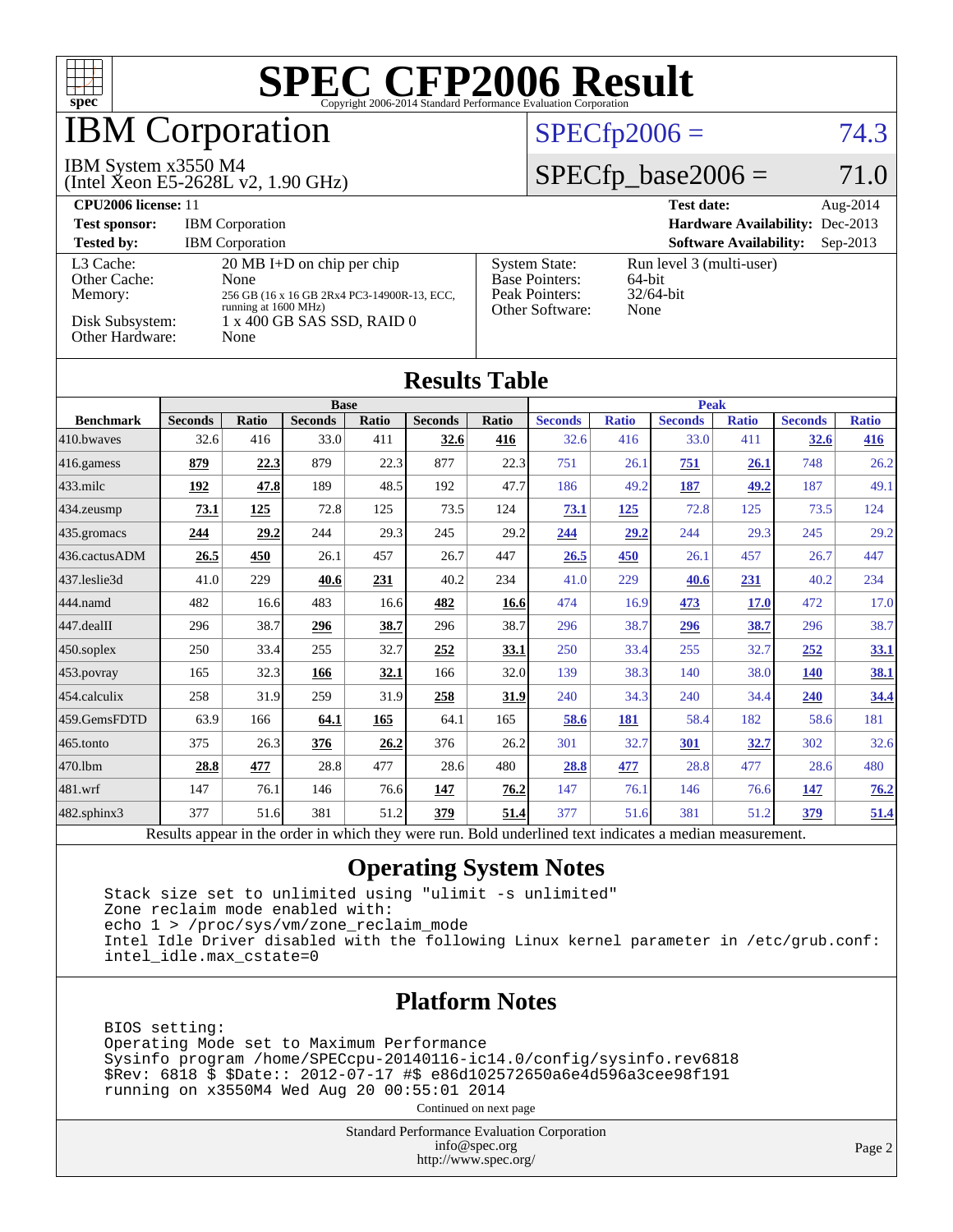

IBM Corporation

 $SPECTp2006 = 74.3$ 

(Intel Xeon E5-2628L v2, 1.90 GHz) IBM System x3550 M4

 $SPECTp\_base2006 = 71.0$ 

**[Test sponsor:](http://www.spec.org/auto/cpu2006/Docs/result-fields.html#Testsponsor)** IBM Corporation **[Hardware Availability:](http://www.spec.org/auto/cpu2006/Docs/result-fields.html#HardwareAvailability)** Dec-2013 **[Tested by:](http://www.spec.org/auto/cpu2006/Docs/result-fields.html#Testedby)** IBM Corporation **[Software Availability:](http://www.spec.org/auto/cpu2006/Docs/result-fields.html#SoftwareAvailability)** Sep-2013

**[CPU2006 license:](http://www.spec.org/auto/cpu2006/Docs/result-fields.html#CPU2006license)** 11 **[Test date:](http://www.spec.org/auto/cpu2006/Docs/result-fields.html#Testdate)** Aug-2014

#### **[Platform Notes \(Continued\)](http://www.spec.org/auto/cpu2006/Docs/result-fields.html#PlatformNotes)**

Standard Performance Evaluation Corporation This section contains SUT (System Under Test) info as seen by some common utilities. To remove or add to this section, see: <http://www.spec.org/cpu2006/Docs/config.html#sysinfo> From /proc/cpuinfo model name : Intel(R) Xeon(R) CPU E5-2628L v2 @ 1.90GHz 2 "physical id"s (chips) 32 "processors" cores, siblings (Caution: counting these is hw and system dependent. The following excerpts from /proc/cpuinfo might not be reliable. Use with caution.) cpu cores : 8 siblings : 16 physical 0: cores 0 1 2 3 4 5 6 7 physical 1: cores 0 1 2 3 4 5 6 7 cache size : 20480 KB From /proc/meminfo<br>MemTotal: 264463528 kB HugePages\_Total: 0<br>Hugepagesize: 2048 kB Hugepagesize: /usr/bin/lsb\_release -d Red Hat Enterprise Linux Server release 6.4 (Santiago) From /etc/\*release\* /etc/\*version\* redhat-release: Red Hat Enterprise Linux Server release 6.4 (Santiago) system-release: Red Hat Enterprise Linux Server release 6.4 (Santiago) system-release-cpe: cpe:/o:redhat:enterprise\_linux:6server:ga:server uname -a: Linux x3550M4 2.6.32-358.18.1.el6.x86\_64 #1 SMP Fri Aug 2 17:04:38 EDT 2013 x86\_64 x86\_64 x86\_64 GNU/Linux run-level 3 Aug 19 17:01 SPEC is set to: /home/SPECcpu-20140116-ic14.0 Size Used Avail Use% Mounted on /dev/mapper/vg\_x3550m4-lv\_home ext4 312G 209G 88G 71% /home Additional information from dmidecode: BIOS IBM -[D7E139YUS-1.70]- 05/13/2014 Memory: 8x Not Specified Not Specified 16x Samsung M393B2G70QH0-CMA 16 GB 1600 MHz 2 rank (End of data from sysinfo program)

> [info@spec.org](mailto:info@spec.org) <http://www.spec.org/>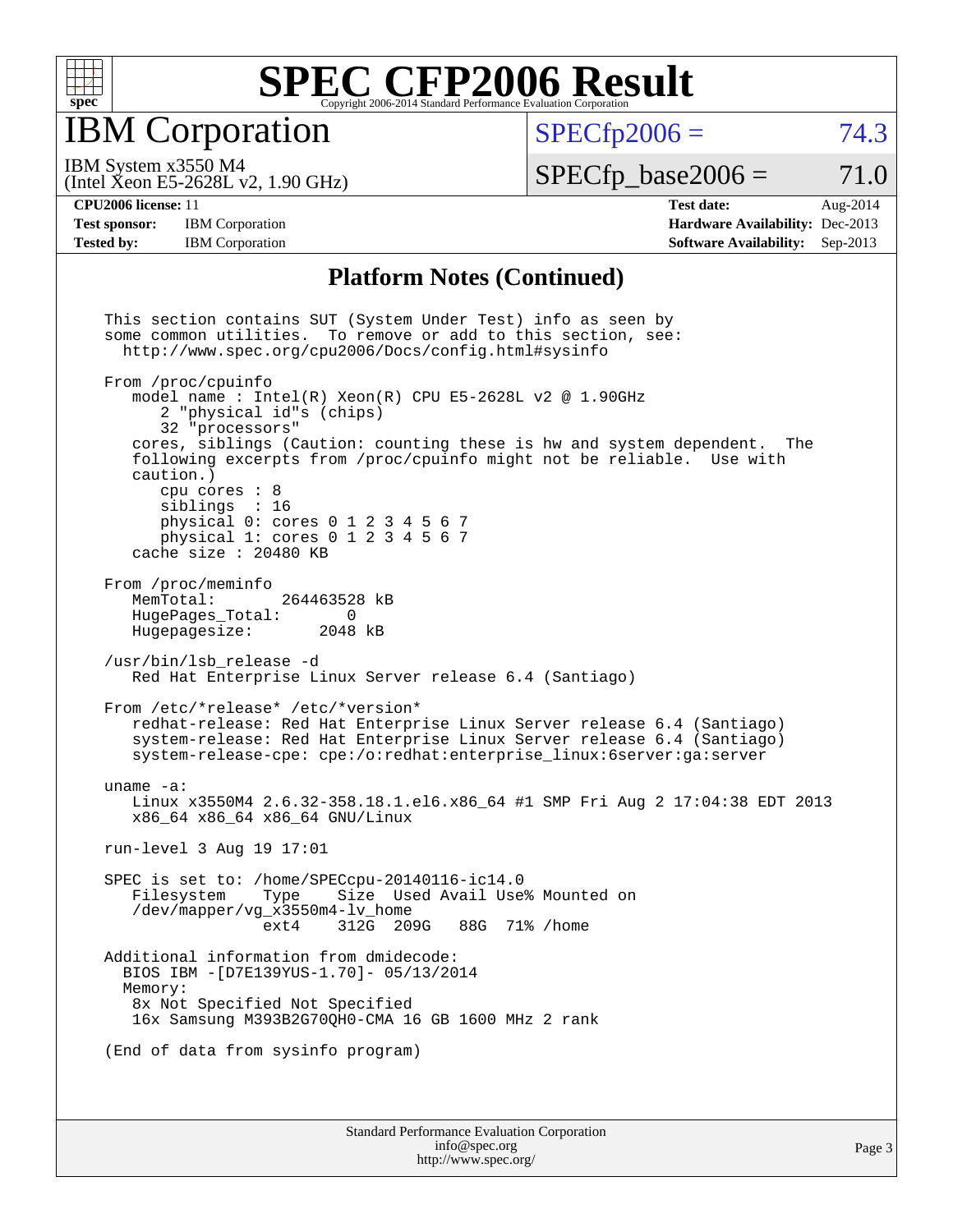

IBM Corporation

 $SPECTp2006 = 74.3$ 

(Intel Xeon E5-2628L v2, 1.90 GHz) IBM System x3550 M4

 $SPECfp\_base2006 = 71.0$ 

**[Test sponsor:](http://www.spec.org/auto/cpu2006/Docs/result-fields.html#Testsponsor)** IBM Corporation **[Hardware Availability:](http://www.spec.org/auto/cpu2006/Docs/result-fields.html#HardwareAvailability)** Dec-2013

**[CPU2006 license:](http://www.spec.org/auto/cpu2006/Docs/result-fields.html#CPU2006license)** 11 **[Test date:](http://www.spec.org/auto/cpu2006/Docs/result-fields.html#Testdate)** Aug-2014 **[Tested by:](http://www.spec.org/auto/cpu2006/Docs/result-fields.html#Testedby)** IBM Corporation **[Software Availability:](http://www.spec.org/auto/cpu2006/Docs/result-fields.html#SoftwareAvailability)** Sep-2013

### **[General Notes](http://www.spec.org/auto/cpu2006/Docs/result-fields.html#GeneralNotes)**

Environment variables set by runspec before the start of the run: KMP AFFINITY = "granularity=fine, compact,  $1,0$ " LD\_LIBRARY\_PATH = "/home/SPECcpu-20140116-ic14.0/libs/32:/home/SPECcpu-20140116-ic14.0/libs/64:/home/SPECcpu-20140116-ic14.0/sh" OMP\_NUM\_THREADS = "16"

 Binaries compiled on a system with 1x Core i7-860 CPU + 8GB memory using RedHat EL 6.4 Transparent Huge Pages enabled with: echo always > /sys/kernel/mm/redhat\_transparent\_hugepage/enabled runspec command invoked through numactl i.e.: numactl --interleave=all runspec <etc>

**[Base Compiler Invocation](http://www.spec.org/auto/cpu2006/Docs/result-fields.html#BaseCompilerInvocation)**

[C benchmarks](http://www.spec.org/auto/cpu2006/Docs/result-fields.html#Cbenchmarks):  $\text{icc}$   $-\text{m64}$ 

[C++ benchmarks:](http://www.spec.org/auto/cpu2006/Docs/result-fields.html#CXXbenchmarks) [icpc -m64](http://www.spec.org/cpu2006/results/res2014q3/cpu2006-20140825-31009.flags.html#user_CXXbase_intel_icpc_64bit_bedb90c1146cab66620883ef4f41a67e)

[Fortran benchmarks](http://www.spec.org/auto/cpu2006/Docs/result-fields.html#Fortranbenchmarks): [ifort -m64](http://www.spec.org/cpu2006/results/res2014q3/cpu2006-20140825-31009.flags.html#user_FCbase_intel_ifort_64bit_ee9d0fb25645d0210d97eb0527dcc06e)

[Benchmarks using both Fortran and C](http://www.spec.org/auto/cpu2006/Docs/result-fields.html#BenchmarksusingbothFortranandC): [icc -m64](http://www.spec.org/cpu2006/results/res2014q3/cpu2006-20140825-31009.flags.html#user_CC_FCbase_intel_icc_64bit_0b7121f5ab7cfabee23d88897260401c) [ifort -m64](http://www.spec.org/cpu2006/results/res2014q3/cpu2006-20140825-31009.flags.html#user_CC_FCbase_intel_ifort_64bit_ee9d0fb25645d0210d97eb0527dcc06e)

## **[Base Portability Flags](http://www.spec.org/auto/cpu2006/Docs/result-fields.html#BasePortabilityFlags)**

| 410.bwaves: -DSPEC CPU LP64                 |                                                                |
|---------------------------------------------|----------------------------------------------------------------|
| 416.gamess: -DSPEC_CPU_LP64                 |                                                                |
| 433.milc: -DSPEC CPU LP64                   |                                                                |
| 434.zeusmp: - DSPEC_CPU_LP64                |                                                                |
| 435.gromacs: -DSPEC_CPU_LP64 -nofor_main    |                                                                |
| 436.cactusADM: -DSPEC CPU LP64 -nofor main  |                                                                |
| 437.leslie3d: -DSPEC CPU LP64               |                                                                |
| 444.namd: -DSPEC CPU LP64                   |                                                                |
| 447.dealII: -DSPEC CPU LP64                 |                                                                |
| 450.soplex: -DSPEC_CPU_LP64                 |                                                                |
| 453.povray: -DSPEC_CPU_LP64                 |                                                                |
| 454.calculix: - DSPEC CPU LP64 - nofor main |                                                                |
| 459.GemsFDTD: - DSPEC_CPU LP64              |                                                                |
| 465.tonto: - DSPEC CPU LP64                 |                                                                |
| 470.1bm: - DSPEC CPU LP64                   |                                                                |
|                                             | 481.wrf: -DSPEC CPU_LP64 -DSPEC_CPU_CASE_FLAG -DSPEC_CPU_LINUX |
| 482.sphinx3: -DSPEC_CPU_LP64                |                                                                |
|                                             |                                                                |

| <b>Standard Performance Evaluation Corporation</b> |
|----------------------------------------------------|
| info@spec.org                                      |
| http://www.spec.org/                               |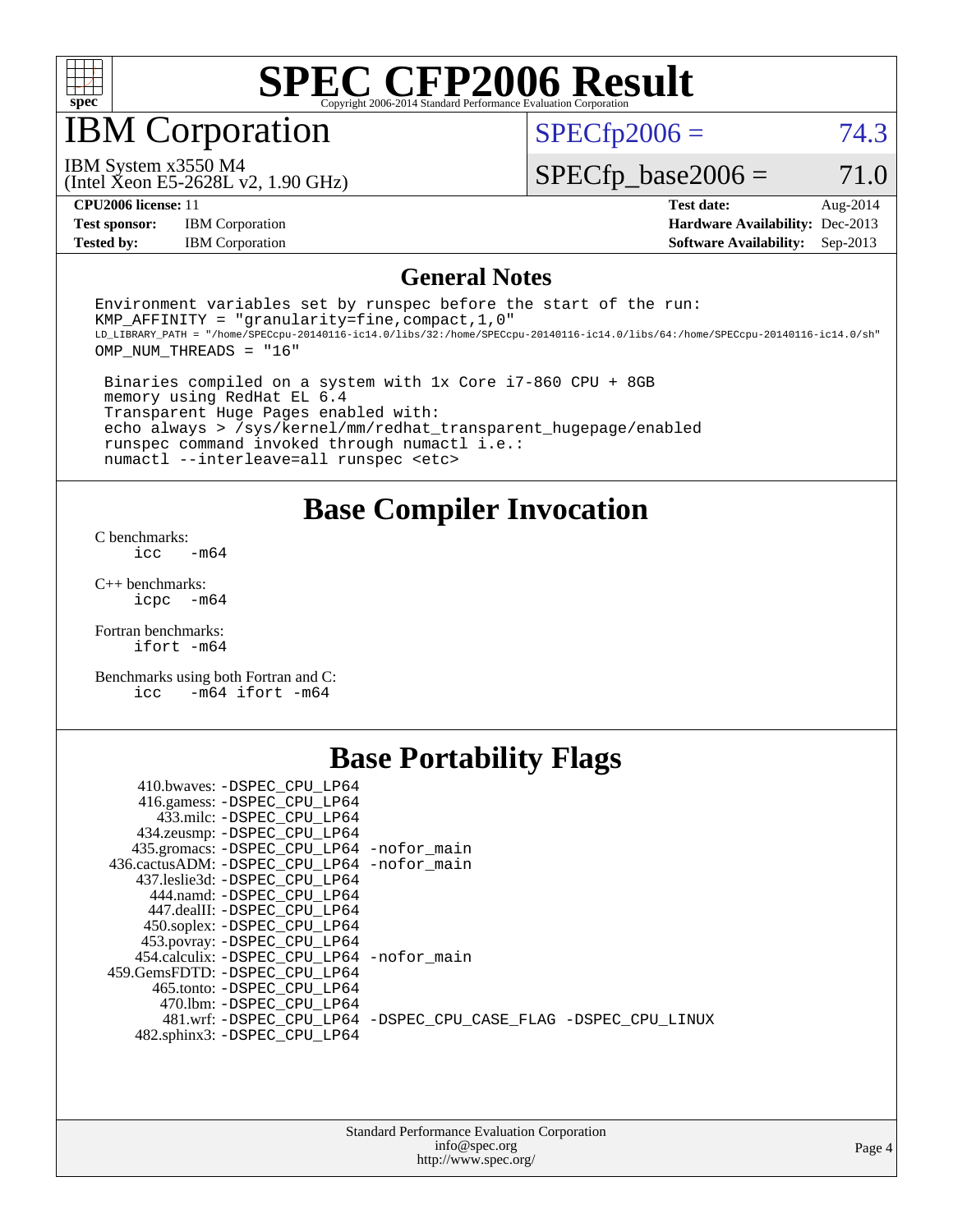

IBM Corporation

 $SPECfp2006 = 74.3$  $SPECfp2006 = 74.3$ 

(Intel Xeon E5-2628L v2, 1.90 GHz) IBM System x3550 M4

 $SPECTp\_base2006 = 71.0$ 

**[Test sponsor:](http://www.spec.org/auto/cpu2006/Docs/result-fields.html#Testsponsor)** IBM Corporation **[Hardware Availability:](http://www.spec.org/auto/cpu2006/Docs/result-fields.html#HardwareAvailability)** Dec-2013 **[Tested by:](http://www.spec.org/auto/cpu2006/Docs/result-fields.html#Testedby)** IBM Corporation **[Software Availability:](http://www.spec.org/auto/cpu2006/Docs/result-fields.html#SoftwareAvailability)** Sep-2013

**[CPU2006 license:](http://www.spec.org/auto/cpu2006/Docs/result-fields.html#CPU2006license)** 11 **[Test date:](http://www.spec.org/auto/cpu2006/Docs/result-fields.html#Testdate)** Aug-2014

## **[Base Optimization Flags](http://www.spec.org/auto/cpu2006/Docs/result-fields.html#BaseOptimizationFlags)**

[C benchmarks](http://www.spec.org/auto/cpu2006/Docs/result-fields.html#Cbenchmarks): [-xAVX](http://www.spec.org/cpu2006/results/res2014q3/cpu2006-20140825-31009.flags.html#user_CCbase_f-xAVX) [-ipo](http://www.spec.org/cpu2006/results/res2014q3/cpu2006-20140825-31009.flags.html#user_CCbase_f-ipo) [-O3](http://www.spec.org/cpu2006/results/res2014q3/cpu2006-20140825-31009.flags.html#user_CCbase_f-O3) [-no-prec-div](http://www.spec.org/cpu2006/results/res2014q3/cpu2006-20140825-31009.flags.html#user_CCbase_f-no-prec-div) [-parallel](http://www.spec.org/cpu2006/results/res2014q3/cpu2006-20140825-31009.flags.html#user_CCbase_f-parallel) [-opt-prefetch](http://www.spec.org/cpu2006/results/res2014q3/cpu2006-20140825-31009.flags.html#user_CCbase_f-opt-prefetch) [-ansi-alias](http://www.spec.org/cpu2006/results/res2014q3/cpu2006-20140825-31009.flags.html#user_CCbase_f-ansi-alias) [C++ benchmarks:](http://www.spec.org/auto/cpu2006/Docs/result-fields.html#CXXbenchmarks)

[-xAVX](http://www.spec.org/cpu2006/results/res2014q3/cpu2006-20140825-31009.flags.html#user_CXXbase_f-xAVX) [-ipo](http://www.spec.org/cpu2006/results/res2014q3/cpu2006-20140825-31009.flags.html#user_CXXbase_f-ipo) [-O3](http://www.spec.org/cpu2006/results/res2014q3/cpu2006-20140825-31009.flags.html#user_CXXbase_f-O3) [-no-prec-div](http://www.spec.org/cpu2006/results/res2014q3/cpu2006-20140825-31009.flags.html#user_CXXbase_f-no-prec-div) [-opt-prefetch](http://www.spec.org/cpu2006/results/res2014q3/cpu2006-20140825-31009.flags.html#user_CXXbase_f-opt-prefetch) [-ansi-alias](http://www.spec.org/cpu2006/results/res2014q3/cpu2006-20140825-31009.flags.html#user_CXXbase_f-ansi-alias)

[Fortran benchmarks](http://www.spec.org/auto/cpu2006/Docs/result-fields.html#Fortranbenchmarks): [-xAVX](http://www.spec.org/cpu2006/results/res2014q3/cpu2006-20140825-31009.flags.html#user_FCbase_f-xAVX) [-ipo](http://www.spec.org/cpu2006/results/res2014q3/cpu2006-20140825-31009.flags.html#user_FCbase_f-ipo) [-O3](http://www.spec.org/cpu2006/results/res2014q3/cpu2006-20140825-31009.flags.html#user_FCbase_f-O3) [-no-prec-div](http://www.spec.org/cpu2006/results/res2014q3/cpu2006-20140825-31009.flags.html#user_FCbase_f-no-prec-div) [-parallel](http://www.spec.org/cpu2006/results/res2014q3/cpu2006-20140825-31009.flags.html#user_FCbase_f-parallel) [-opt-prefetch](http://www.spec.org/cpu2006/results/res2014q3/cpu2006-20140825-31009.flags.html#user_FCbase_f-opt-prefetch)

[Benchmarks using both Fortran and C](http://www.spec.org/auto/cpu2006/Docs/result-fields.html#BenchmarksusingbothFortranandC): [-xAVX](http://www.spec.org/cpu2006/results/res2014q3/cpu2006-20140825-31009.flags.html#user_CC_FCbase_f-xAVX) [-ipo](http://www.spec.org/cpu2006/results/res2014q3/cpu2006-20140825-31009.flags.html#user_CC_FCbase_f-ipo) [-O3](http://www.spec.org/cpu2006/results/res2014q3/cpu2006-20140825-31009.flags.html#user_CC_FCbase_f-O3) [-no-prec-div](http://www.spec.org/cpu2006/results/res2014q3/cpu2006-20140825-31009.flags.html#user_CC_FCbase_f-no-prec-div) [-parallel](http://www.spec.org/cpu2006/results/res2014q3/cpu2006-20140825-31009.flags.html#user_CC_FCbase_f-parallel) [-opt-prefetch](http://www.spec.org/cpu2006/results/res2014q3/cpu2006-20140825-31009.flags.html#user_CC_FCbase_f-opt-prefetch) [-ansi-alias](http://www.spec.org/cpu2006/results/res2014q3/cpu2006-20140825-31009.flags.html#user_CC_FCbase_f-ansi-alias)

## **[Peak Compiler Invocation](http://www.spec.org/auto/cpu2006/Docs/result-fields.html#PeakCompilerInvocation)**

[C benchmarks](http://www.spec.org/auto/cpu2006/Docs/result-fields.html#Cbenchmarks):  $\text{icc}$  -m64

[C++ benchmarks:](http://www.spec.org/auto/cpu2006/Docs/result-fields.html#CXXbenchmarks) [icpc -m64](http://www.spec.org/cpu2006/results/res2014q3/cpu2006-20140825-31009.flags.html#user_CXXpeak_intel_icpc_64bit_bedb90c1146cab66620883ef4f41a67e)

[Fortran benchmarks](http://www.spec.org/auto/cpu2006/Docs/result-fields.html#Fortranbenchmarks): [ifort -m64](http://www.spec.org/cpu2006/results/res2014q3/cpu2006-20140825-31009.flags.html#user_FCpeak_intel_ifort_64bit_ee9d0fb25645d0210d97eb0527dcc06e)

[Benchmarks using both Fortran and C](http://www.spec.org/auto/cpu2006/Docs/result-fields.html#BenchmarksusingbothFortranandC): [icc -m64](http://www.spec.org/cpu2006/results/res2014q3/cpu2006-20140825-31009.flags.html#user_CC_FCpeak_intel_icc_64bit_0b7121f5ab7cfabee23d88897260401c) [ifort -m64](http://www.spec.org/cpu2006/results/res2014q3/cpu2006-20140825-31009.flags.html#user_CC_FCpeak_intel_ifort_64bit_ee9d0fb25645d0210d97eb0527dcc06e)

# **[Peak Portability Flags](http://www.spec.org/auto/cpu2006/Docs/result-fields.html#PeakPortabilityFlags)**

Same as Base Portability Flags

# **[Peak Optimization Flags](http://www.spec.org/auto/cpu2006/Docs/result-fields.html#PeakOptimizationFlags)**

[C benchmarks](http://www.spec.org/auto/cpu2006/Docs/result-fields.html#Cbenchmarks):

 433.milc: [-xAVX](http://www.spec.org/cpu2006/results/res2014q3/cpu2006-20140825-31009.flags.html#user_peakPASS2_CFLAGSPASS2_LDFLAGS433_milc_f-xAVX)(pass 2) [-prof-gen](http://www.spec.org/cpu2006/results/res2014q3/cpu2006-20140825-31009.flags.html#user_peakPASS1_CFLAGSPASS1_LDFLAGS433_milc_prof_gen_e43856698f6ca7b7e442dfd80e94a8fc)(pass 1) [-ipo](http://www.spec.org/cpu2006/results/res2014q3/cpu2006-20140825-31009.flags.html#user_peakPASS2_CFLAGSPASS2_LDFLAGS433_milc_f-ipo)(pass 2) [-O3](http://www.spec.org/cpu2006/results/res2014q3/cpu2006-20140825-31009.flags.html#user_peakPASS2_CFLAGSPASS2_LDFLAGS433_milc_f-O3)(pass 2) [-no-prec-div](http://www.spec.org/cpu2006/results/res2014q3/cpu2006-20140825-31009.flags.html#user_peakPASS2_CFLAGSPASS2_LDFLAGS433_milc_f-no-prec-div)(pass 2) [-prof-use](http://www.spec.org/cpu2006/results/res2014q3/cpu2006-20140825-31009.flags.html#user_peakPASS2_CFLAGSPASS2_LDFLAGS433_milc_prof_use_bccf7792157ff70d64e32fe3e1250b55)(pass 2) [-auto-ilp32](http://www.spec.org/cpu2006/results/res2014q3/cpu2006-20140825-31009.flags.html#user_peakCOPTIMIZE433_milc_f-auto-ilp32) [-ansi-alias](http://www.spec.org/cpu2006/results/res2014q3/cpu2006-20140825-31009.flags.html#user_peakCOPTIMIZE433_milc_f-ansi-alias)

 $470$ .lbm: basepeak = yes

482.sphinx3: basepeak = yes

[C++ benchmarks:](http://www.spec.org/auto/cpu2006/Docs/result-fields.html#CXXbenchmarks)

Continued on next page

Standard Performance Evaluation Corporation [info@spec.org](mailto:info@spec.org) <http://www.spec.org/>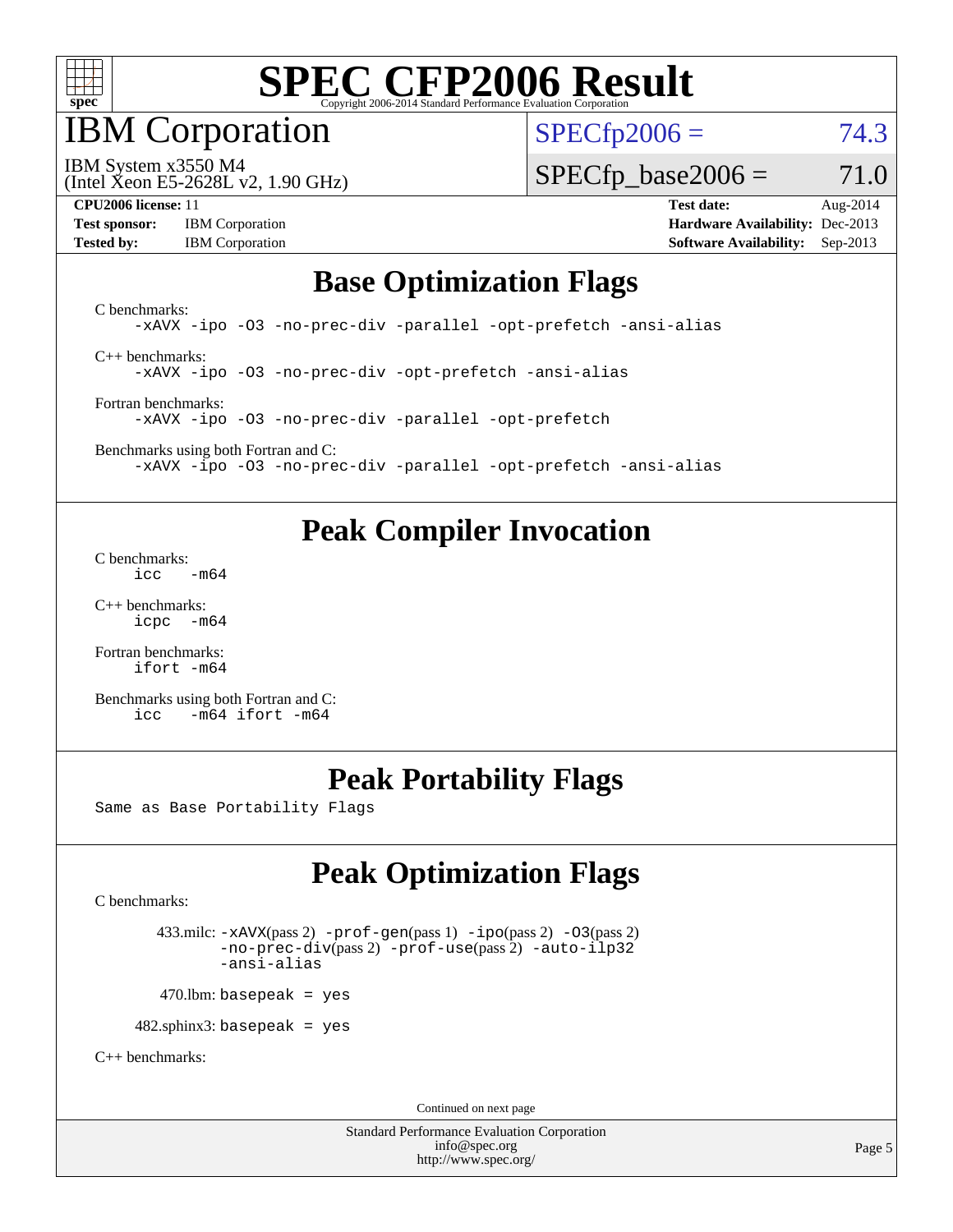

IBM Corporation

 $SPECfp2006 = 74.3$  $SPECfp2006 = 74.3$ 

(Intel Xeon E5-2628L v2, 1.90 GHz) IBM System x3550 M4

 $SPECTp\_base2006 = 71.0$ 

**[CPU2006 license:](http://www.spec.org/auto/cpu2006/Docs/result-fields.html#CPU2006license)** 11 **[Test date:](http://www.spec.org/auto/cpu2006/Docs/result-fields.html#Testdate)** Aug-2014 **[Test sponsor:](http://www.spec.org/auto/cpu2006/Docs/result-fields.html#Testsponsor)** IBM Corporation **[Hardware Availability:](http://www.spec.org/auto/cpu2006/Docs/result-fields.html#HardwareAvailability)** Dec-2013 **[Tested by:](http://www.spec.org/auto/cpu2006/Docs/result-fields.html#Testedby)** IBM Corporation **[Software Availability:](http://www.spec.org/auto/cpu2006/Docs/result-fields.html#SoftwareAvailability)** Sep-2013

# **[Peak Optimization Flags \(Continued\)](http://www.spec.org/auto/cpu2006/Docs/result-fields.html#PeakOptimizationFlags)**

|                     | <b>Standard Performance Evaluation Corporation</b><br>info@spec.org                                                                                                                                                               | Page 6 |
|---------------------|-----------------------------------------------------------------------------------------------------------------------------------------------------------------------------------------------------------------------------------|--------|
|                     |                                                                                                                                                                                                                                   |        |
|                     | You can also download the XML flags sources by saving the following links:<br>http://www.spec.org/cpu2006/flags/Intel-ic14.0-official-linux64.20140128.xml<br>http://www.spec.org/cpu2006/flags/IBM-Platform-Flags-V1.2-IVB-B.xml |        |
|                     | The flags files that were used to format this result can be browsed at<br>http://www.spec.org/cpu2006/flags/Intel-ic14.0-official-linux64.20140128.html<br>http://www.spec.org/cpu2006/flags/IBM-Platform-Flags-V1.2-IVB-B.html   |        |
|                     | $481.wrf$ : basepeak = yes                                                                                                                                                                                                        |        |
|                     | 454.calculix: -xAVX -ipo -03 -no-prec-div -auto-ilp32 -ansi-alias                                                                                                                                                                 |        |
|                     | $436.cactusADM:basepeak = yes$                                                                                                                                                                                                    |        |
|                     | $435.gromacs: basepeak = yes$                                                                                                                                                                                                     |        |
|                     | Benchmarks using both Fortran and C:                                                                                                                                                                                              |        |
|                     | $465$ .tonto: $-xAVX(pass 2)$ -prof-gen(pass 1) -ipo(pass 2) -03(pass 2)<br>-no-prec-div(pass 2) -prof-use(pass 2) -inline-calloc<br>-opt-malloc-options=3 -auto -unroll4                                                         |        |
|                     | 459. GemsFDTD: -xAVX(pass 2) -prof-gen(pass 1) -ipo(pass 2) -03(pass 2)<br>-no-prec-div(pass 2) -prof-use(pass 2) -unroll2<br>-inline-level=0 -opt-prefetch -parallel                                                             |        |
|                     | $437$ .leslie3d: basepeak = yes                                                                                                                                                                                                   |        |
|                     | $434$ .zeusmp: basepeak = yes                                                                                                                                                                                                     |        |
|                     | 416.gamess: $-x$ AVX(pass 2) $-prof-gen(pass 1) -ipo(pass 2) -O3(pass 2)$<br>-no-prec-div(pass 2) -prof-use(pass 2) -unroll2<br>-inline-level=0 -scalar-rep-                                                                      |        |
|                     | 410.bwaves: basepeak = $yes$                                                                                                                                                                                                      |        |
| Fortran benchmarks: |                                                                                                                                                                                                                                   |        |
|                     | $453.$ povray: $-xAVX(pass 2)$ -prof-gen $(pass 1)$ -ipo $(pass 2)$ -03 $(pass 2)$<br>-no-prec-div(pass 2) -prof-use(pass 2) -unroll4 -ansi-alias                                                                                 |        |
|                     | $450$ .soplex: basepeak = yes                                                                                                                                                                                                     |        |
|                     | $447$ .dealII: basepeak = yes                                                                                                                                                                                                     |        |
|                     | 444.namd: -xAVX(pass 2) -prof-gen(pass 1) -ipo(pass 2) -03(pass 2)<br>$-no\text{-prec-div}(pass 2)$ -prof-use(pass 2) -fno-alias<br>-auto-ilp32                                                                                   |        |

<http://www.spec.org/>